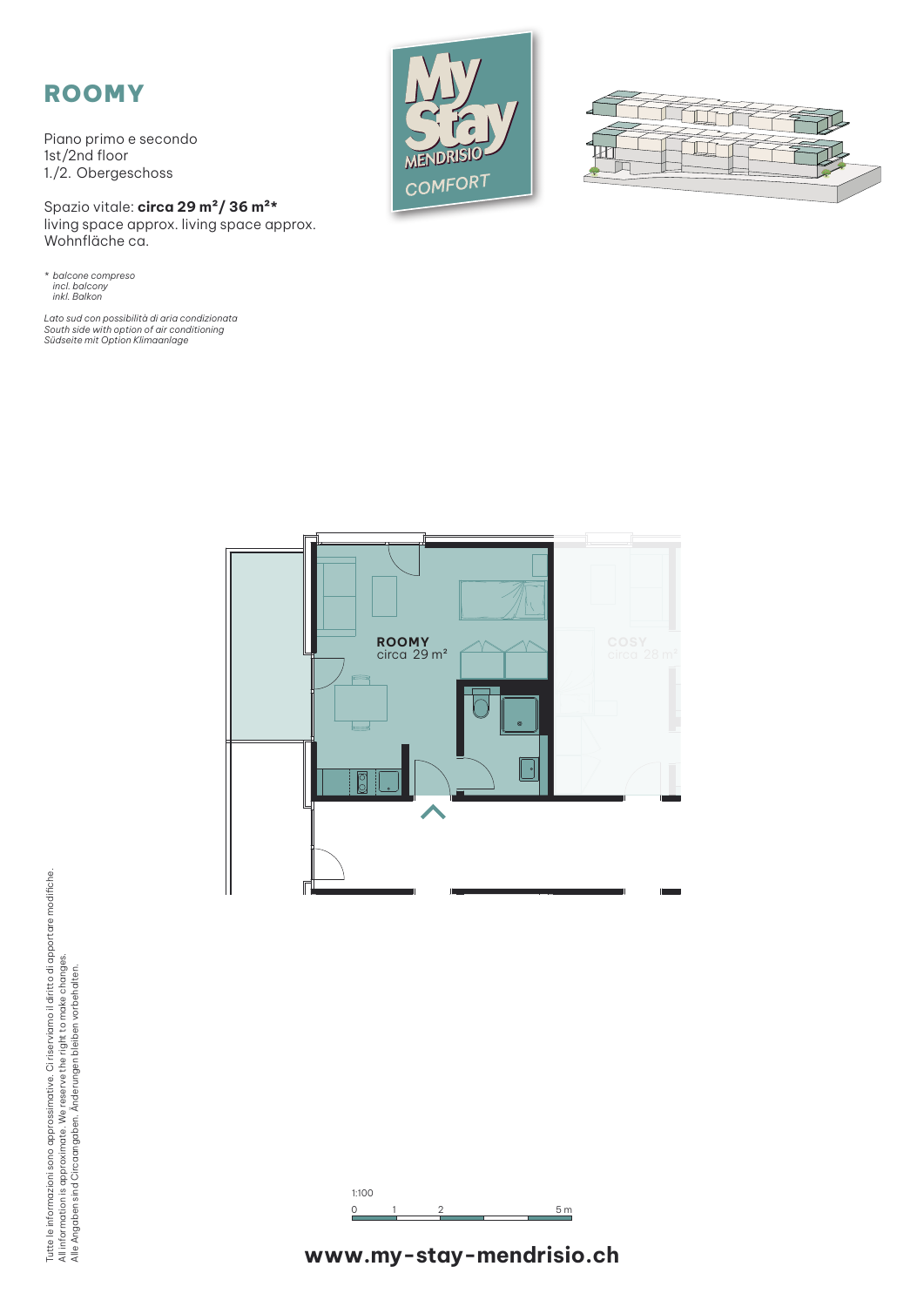## **COSY**

Piano primo e secondo 1st/2nd floor 1./2. Obergeschoss

Spazio vitale: **circa 28 m²** living space approx. Wohnfläche ca.

*Lato sud con possibilità di aria condizionata South side with option of air conditioning Südseite mit Option Klimaanlage*









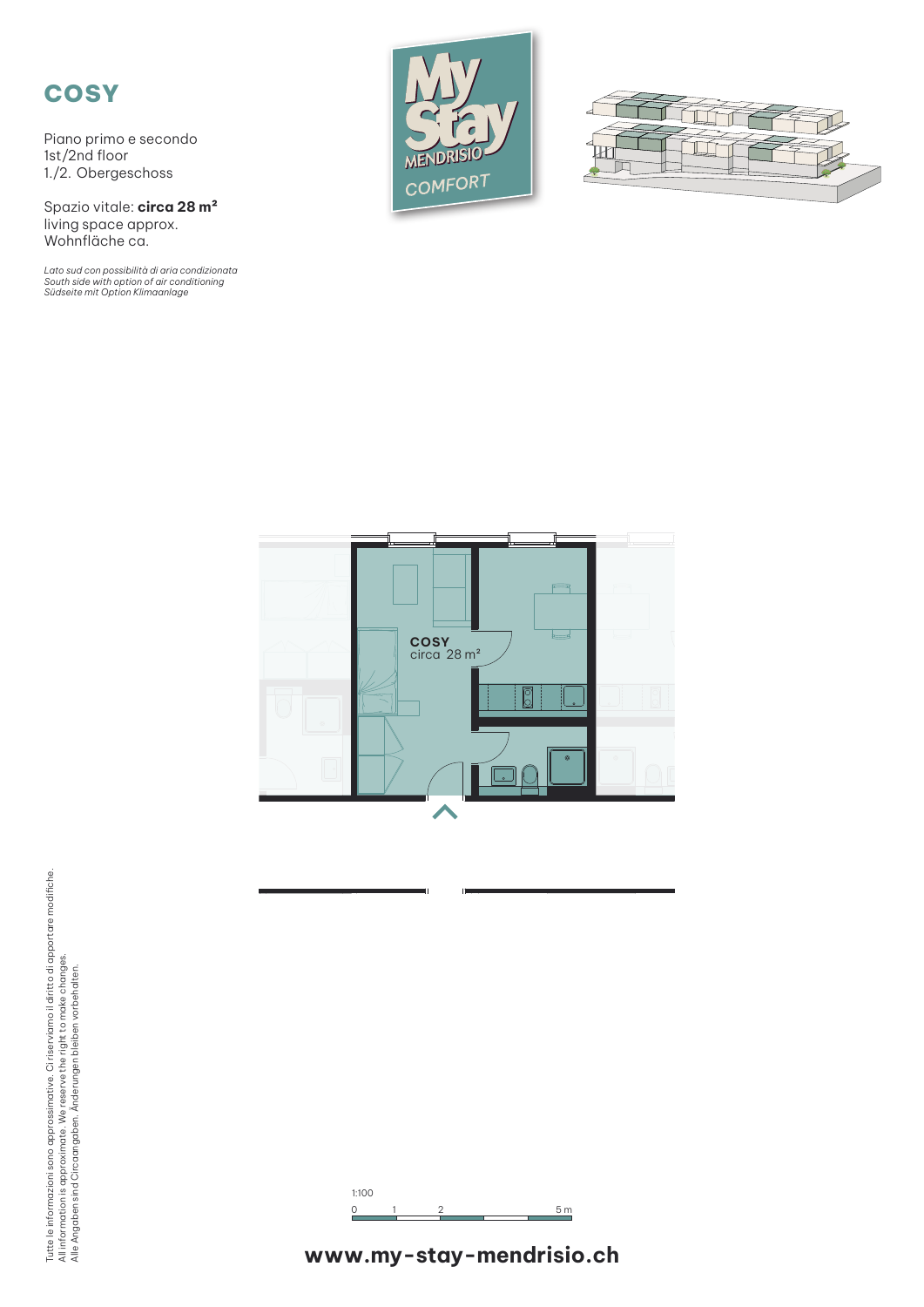## COSY PLUS

Piano primo e secondo 1st/2nd floor 1./2. Obergeschoss

Spazio vitale: **circa 24 m²\*** living space approx. Wohnfläche ca.

*\* balcone compreso incl. balcony inkl. Balkon*

*Lato sud con possibilità di aria condizionata South side with option of air conditioning Südseite mit Option Klimaanlage*







Tutte le informazioni sono approssimative. Ci riserviamo il diritto di apportare modifiche.<br>All information is approximate. We reserve the right to make changes.<br>Alle Angaben sind Circaangaben. Änderungen bleiben vorbehalt Tutte le informazioni sono approssimative. Ci riserviamo il diritto di apportare modifiche. All information is approximate. We reserve the right to make changes. Alle Angaben sind Circaangaben. Änderungen bleiben vorbehalten.